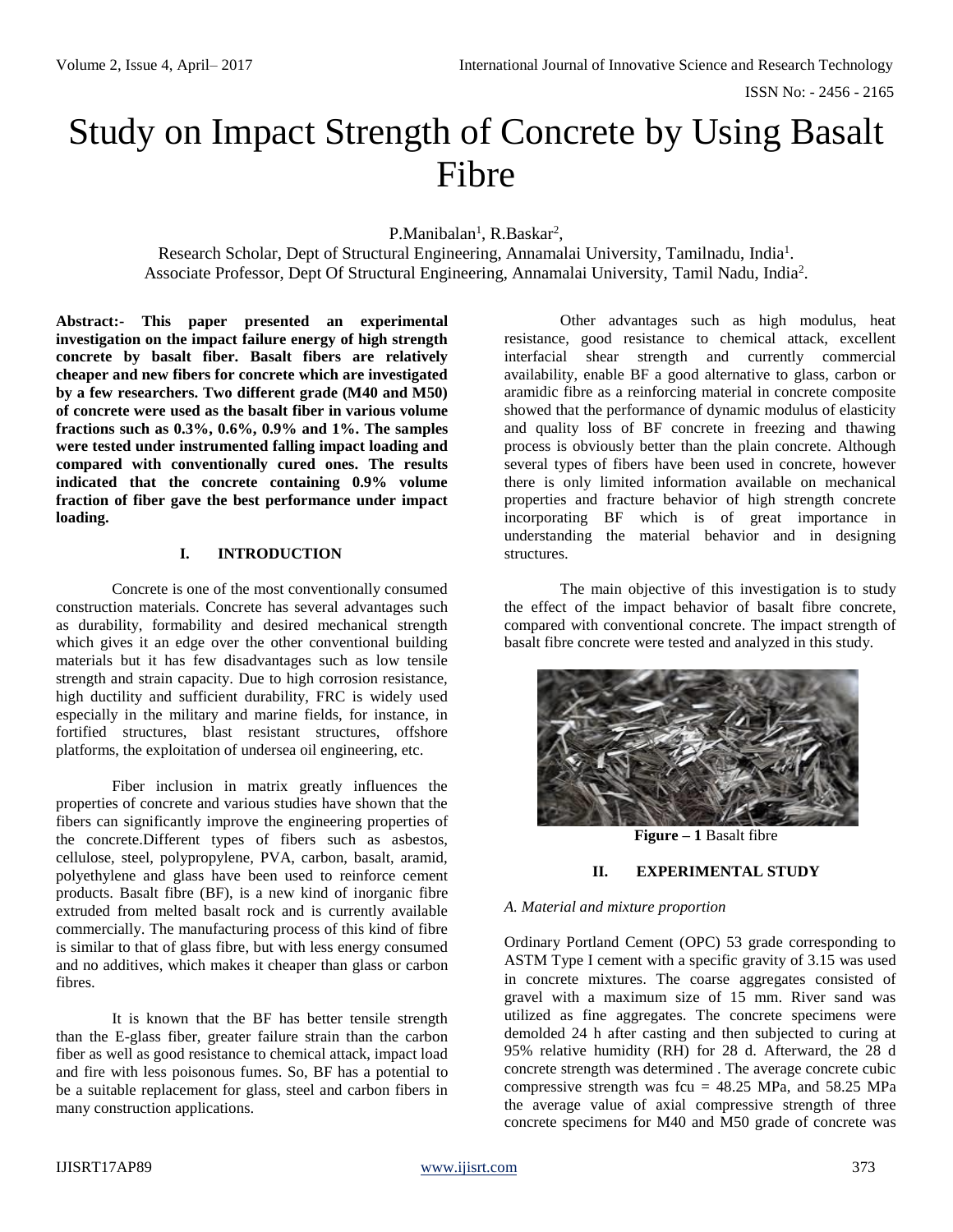#### ISSN No: - 2456 - 2165

 $fc = 42.8 \text{ MPa}$  and  $53.8 \text{ MPa}$ . Four different volume fractions (0.3%, 0.6%, 0.9%, and 1%) of BF respectively, were adopted to study their effect on the properties of concrete. Detailed impact properties and the pictures of the basalt fiber used in this study are presented in Table 2, Table 3 and Fig. 1 respectively. The nomenclature adopted was: BF representing the basalt fiber reinforced concrete, respectively and the numbers written after BF letters indicating the percentage of fiber added in the concrete.

#### *B. Mixing and curing*

The mixing process started with the dry mixing of the coarse and fine aggregates for 1 min. Then, the cement was added and followed by the dry mixing for another 1 min. Further, fibres were added into the dry mixture for another 1 min. Finally, water was added slowly. The fresh concrete was mixed for 3 min to ensure even dispersion of fibres in the concrete. The fresh concrete was cast in  $150\times150\times150$  mm molds for impact strength test. In this study, every test result consists of the average of three replicate tests. After casting, specimens were cured at 20˚C in molds covered by a polyethylene film to prevent moisture loss. Then, the specimens were de-molded after 24 h and were moved to saturated lime water at 20˚C until the testing.

| <b>Mixture</b> | W/B  | Water<br>$Kg/m^3$ | <b>Cement</b><br>$Kg/m^3$ | <b>Fine</b><br><b>Aggregate</b><br>$Kg/m^3$ | Coarse<br><b>Aggregate</b><br>$Kg/m^3$ | <b>Volume</b><br><b>Fraction</b><br>$\mathbf{V_{f}}$ | <b>Fiber</b><br>$Kg/m^3$ |
|----------------|------|-------------------|---------------------------|---------------------------------------------|----------------------------------------|------------------------------------------------------|--------------------------|
| M40 (0%)       | 0.40 | 160               | 400                       | 660                                         | 1168                                   | $\overline{0}$                                       | $\overline{0}$           |
| M40 (0.3%)     | 0.40 | 160               | 400                       | 660                                         | 1168                                   | 0.3                                                  | 7.9                      |
| $M40(0.6\%)$   | 0.40 | 160               | 400                       | 660                                         | 1168                                   | 0.6                                                  | 15.9                     |
| M40 (0.9%)     | 0.40 | 160               | 400                       | 660                                         | 1168                                   | 0.9                                                  | 23.8                     |
| M40(1%)        | 0.40 | 160               | 400                       | 660                                         | 1168                                   | 1                                                    | 26.5                     |
| $M50(0\%)$     | 0.35 | 147.6             | 422                       | 621                                         | 1284                                   | $\overline{0}$                                       | $\overline{0}$           |
| $M50(0.3\%)$   | 0.35 | 147.6             | 422                       | 621                                         | 1284                                   | 0.3                                                  | 7.9                      |
| $M50(0.6\%)$   | 0.35 | 147.6             | 422                       | 621                                         | 1284                                   | 0.6                                                  | 15.9                     |
| M50 (0.9%)     | 0.35 | 147.6             | 422                       | 621                                         | 1284                                   | 0.9                                                  | 23.8                     |
| M50(1%)        | 0.35 | 147.6             | 422                       | 621                                         | 1284                                   | 1                                                    | 26.5                     |

## *C. Impact Test*

The impact resistance of the specimens was determined in accordance with the procedure proposed by the ACI Committee 544.2R-89. For this purpose, from each batch, six specimens were used and the specimens were subjected to drop weight test. The impact load was applied with hammer onto a 5.180 kg ball of 60.2 mm diameter, dropped repeatedly from a 580 mm height on the center of the top surface of the specimens. The drop weight test arrangement was as shown in Figure 2. In each test, the number of blows (N1) required to produce the initiation of crack was recorded as the initial crack strength, and the number of blows (N2) needed to cause failure of the specimen was recorded as the failure strength; this method has been used by several researchers.

The energy absorption capacity of each specimen used in this test was calculated using Equation (1):

*Impact Energy*  $U = NmgH$  *………(1)* 

Where,

 $N =$  Number of blows

 $m = Weight of the drop cylinder$ 

 $g =$  Loading due to acceleration

 $H =$ Height of free fall.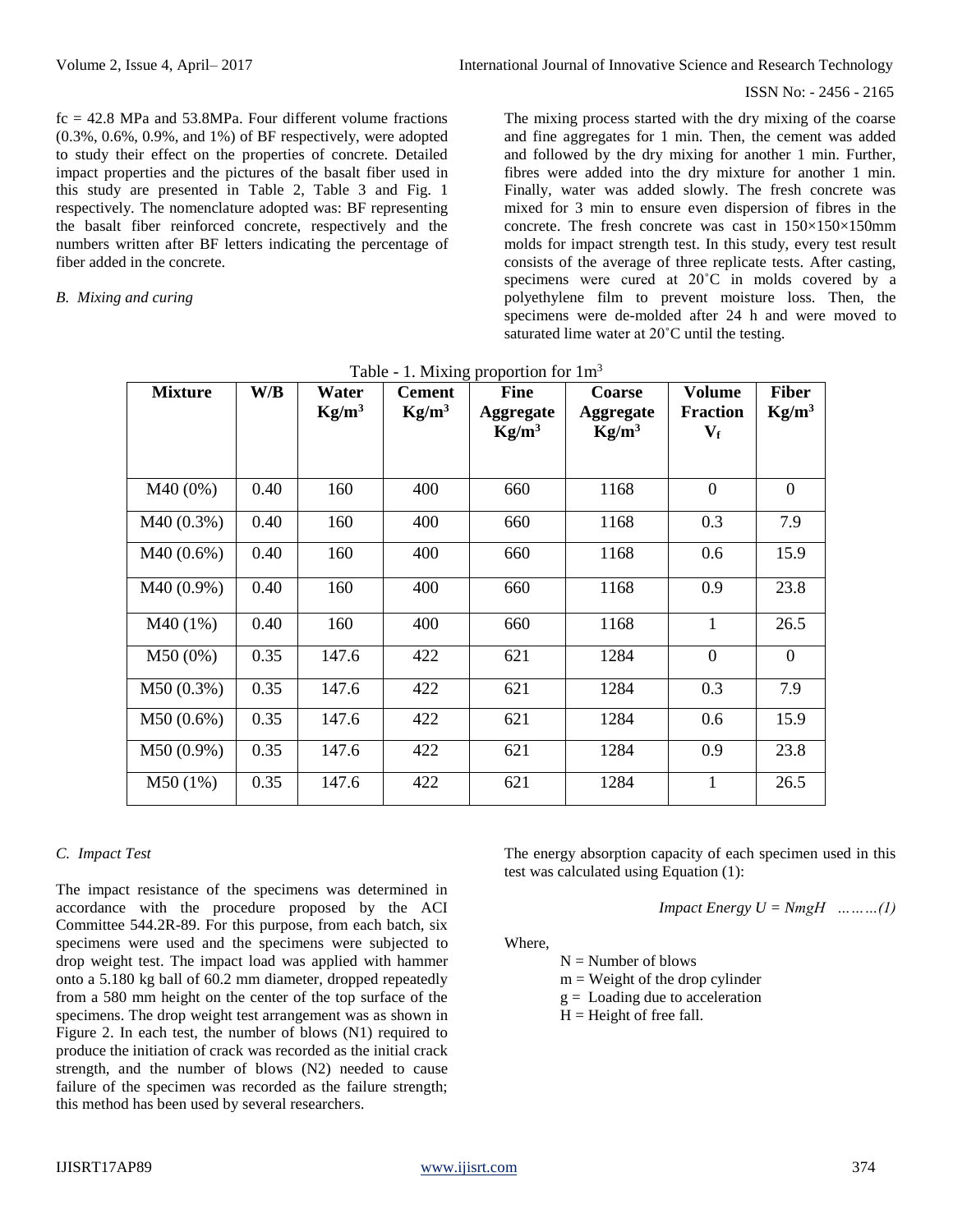

**Figure -2** Drop weight impact test

# **III. TEST RESULT AND DISCUSSION**

The number of blows required to cause the first visible crack (N1) and final failure (N2) of concrete specimens are indexed in Table-2 and Table 3 and the impact energy corresponding to number of blows are shown in Figure-2. The impact energy of specimens during every blow can be calculated as follows. Substituting the corresponding values in following Equation.

Impact energy for initial failure = N1mgH.

Volume 2, Issue 4, April– 2017 **International Journal of Innovative Science and Research Technology** 

ISSN No: - 2456 - 2165

Impact energy for ultimate failure = N2mgH. Initial impact energy,  $U1 = 24x5.180x9.81x0.58 = 707.36Nm$ . Ultimate impact energy,  $U2 = 34x5.180x9.81x0.58=$ 1002.09Nm.

By adding 0.3%, 0.6%, 0.9% and 1.0% dosage of basalt fiber in M40 concrete the energy input necessary to cause the visibility of first crack was increased by 120%, 130%, 150% and 124%, respectively and the energy necessary to cause failure of concrete specimen was increased by 108%, 125%, 142% and 112% over the plain concrete specimen. Similarly for 0.3%, 0.6%, 0.9% and 1.0% dosage of basalt fibre in M50 concrete, the energy required to cause the initiation of first crack was increased by 121%, 134%, 150% and 131% respectively, and the energy required to cause failure of concrete specimen was increased by 125%, 137%, 154% and 139% over the plain concrete specimen. Hence it was observed that, increasing the volume fraction of basalt fiber increases the impact energy of concrete upto 0.9% significantly, in both the first crack stage as well as failure stage. This proves that the basalt fibers act as an effective crack arrestor in case of FRC, when an impact load is encountered. Thus the plain concrete exhibits an early brittle failure when compared to FRC which shows better ductile properties.

| <b>Grade of concrete</b> | <b>Fiber</b><br>content in<br>$\frac{0}{0}$ | <b>Impact energy</b><br>for initial failure<br>(U1) | <b>Impact energy for</b><br>ultimate failure<br>(U2) |
|--------------------------|---------------------------------------------|-----------------------------------------------------|------------------------------------------------------|
| <b>M40</b>               | $\theta$                                    | 1738.9<br>$(59 \text{ blows})$                      | 2063.12<br>$(70 \text{ blows})$                      |
| <b>M40</b>               | 0.3                                         | 2092.59<br>$(71 \text{ blows})$                     | 2239.96<br>$(76 \text{ blows})$                      |
| <b>M40</b>               | 0.6                                         | 2269.43<br>$(77 \text{ blows})$                     | 2593.64<br>$(88 \text{ blows})$                      |
| <b>M40</b>               | 0.9                                         | 2623.11<br>$(89 \text{ blows})$                     | 2934.69<br>$(93 \text{ blows})$                      |
| <b>M40</b>               | 1                                           | 2169.43<br>$(73 \text{ blows})$                     | 2323.11<br>$(79 \text{ blows})$                      |

Table- 2. Impact Strength for M40 Grade Concrete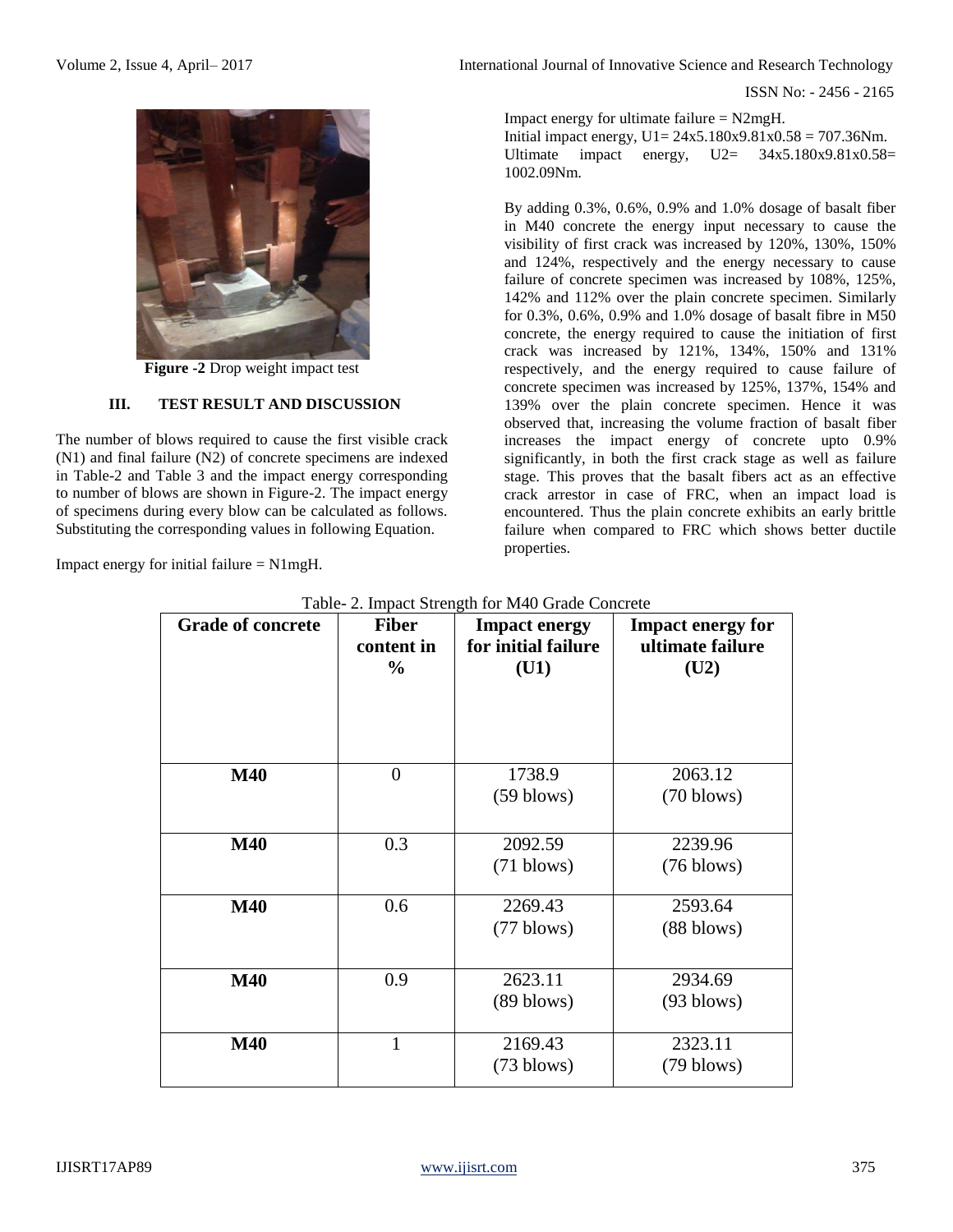| <b>Grade of concrete</b> | <b>Fiber content in</b> | <b>Impact energy</b> | <b>Impact energy</b> |  |
|--------------------------|-------------------------|----------------------|----------------------|--|
|                          | $\frac{6}{9}$           | for initial failure  | for ultimate         |  |
|                          |                         | (U1)                 | failure $(U2)$       |  |
| <b>M50</b>               | 0                       | 1797.86              | 1886.28              |  |
|                          |                         | $(61$ blows)         | $(64 \text{ blows})$ |  |
| <b>M50</b>               | 0.3                     | 2181.01              | 2357.85              |  |
|                          |                         | $(74 \text{ blows})$ | $(80$ blows)         |  |
| <b>M50</b>               | 0.6                     | 2416.80              | 2593.64              |  |
|                          |                         | $(82 \text{ blows})$ | $(88 \text{ blows})$ |  |
| <b>M50</b>               | 0.9                     | 2711.53              | 2917.84              |  |
|                          |                         | $(92 \text{ blows})$ | (99 blows)           |  |
| <b>M50</b>               |                         | 2357.85              | 2623.11              |  |
|                          |                         | $(80 \text{ blows})$ | (89 blows)           |  |

Table-3. Impact Strength of M50 Grade Concrete.

## **IV. CRACK PATTERN**

The crack pattern for different proportions of fibre added is shown in fig 4. The plate in which 0% fibres were added brittle mode of failure was observed and it was broken into two pieces. Adding the fibre to concrete lead to encounter the ductile mode of failure and bridging the number of cracks which displays the beneficial effects of adding fibre to concrete.



Figure – 4. Crack Pattern

## **IV. CONCLUSION**

The performance of fibre concrete plate under impact loads was very positive especially in basalt fibre reinforced concrete. Under impact loading, a ductile failure was observed in non fibrous concrete. The failure pattern of plate shows that incorporation of basalt fibre as an arrestor of crack propagation considerably improves the ability of concrete to absorb kinetic energy.

#### **Reference**

1. Alavi Nia A, Hedayatian M, Mahmoud N and Afrough Sabet V. 2012. An experimental and numerical study on how steel and polypropylene fibers affect the impact resistance in fiber-reinforced concrete. International Journal of Impact Engineering. 46: 62-73.

- 2. Andrea C, Roberto. 2010. Fracture behaviour of plain and fiber-reinforced concrete with different water content under mixed mode loading. Materials and Design. 31: 2032-2042.
- 3. Angela G G, Kypros P, Kyriacos N and Maria Vania N N P. 2012. Fatigue resistance and cracking mechanism of concrete pavements reinforced with recycled steel fibres recovered from post-consumer tyres. Engineering Structures. 45: 385-395.
- 4. Atef B, Ashraf F and Andrew K. 2006. Statistical variations in impact resistance of polypropylene fibrereinforced concrete. International Journal of Impact Engineering. 32: 1907-1920.
- 5. Banthia N, Yan C and Saks K. 1998. Impact Resistance of Fiber Reinforced Concrete at Subnormal Temperatures. Cement and Concrete Composites. 20: 393-404.
- 6. Carpinteri, A., Brighenti, R., 2010. Failure Behaviour of Plain and Fiber-reinforced Concrete with Different Water Content under Mixed Mode Loading. Materials and Design, 31:2032-2042.
- 7. Chen Xiang-yu., Ding Yi-ning., Azevedo, C., 2011. Combined Effect of Steel Fibres and Steel Rebars on Impact Resistance of High Performance Concrete. J. Cent South Univ Technol, 18:1677-84.
- 8. G. Murali, A. S. Santhi and G. Mohan Ganesh, 2014. Effect of Crimped and Hooked End Steel Fibres on the Impact Resistance of Concrete‖ Journal of Applied Science and Engineering, 17:259-266.
- 9. G. Murali, A. S. Santhi and G. Mohan Ganesh, Empirical Relationship between the Impact Energy and Compressive Strength for Fibre Reinforced Concrete‖ Journal of Scientific & Industrial Research , 73: 469-473.